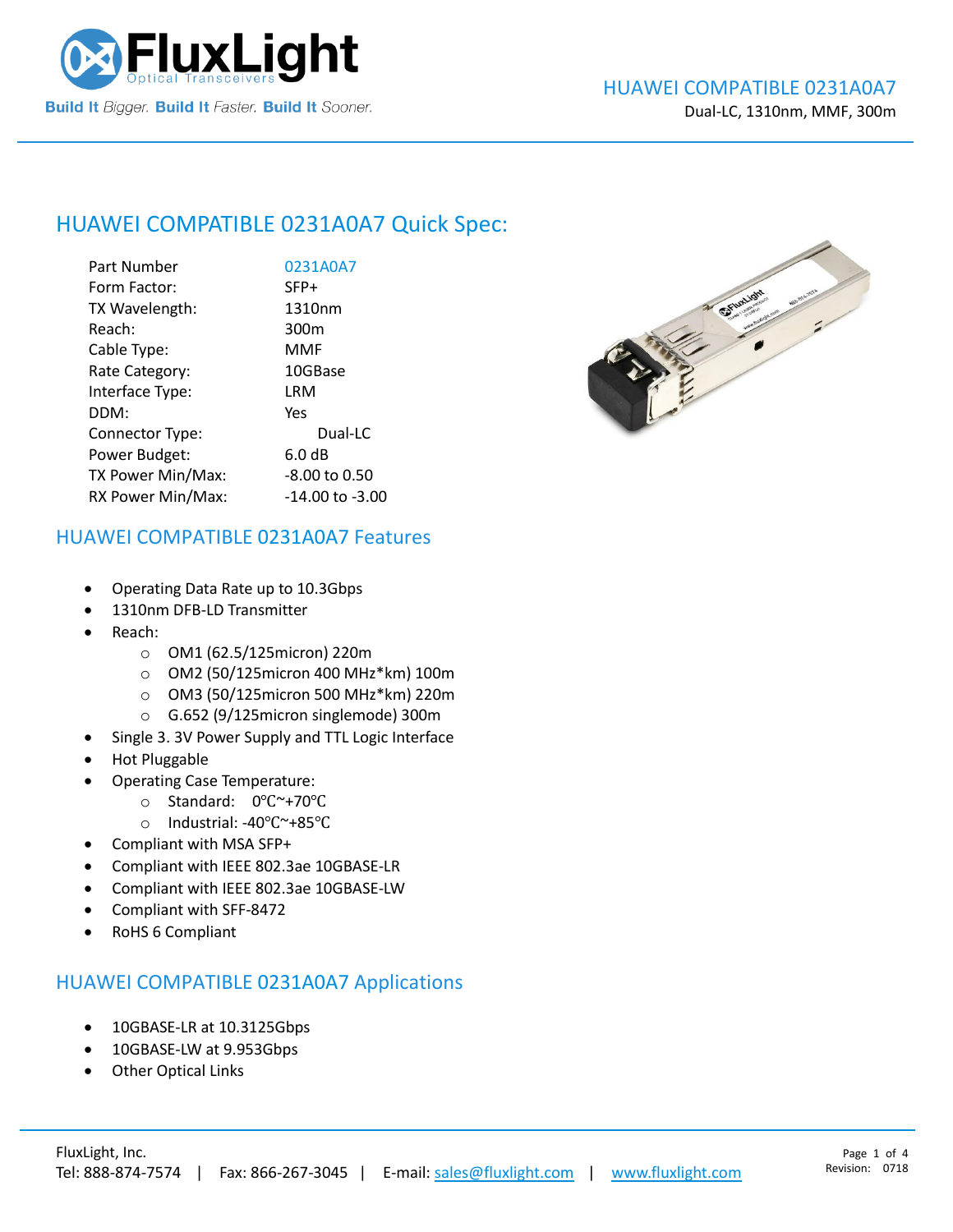

#### HUAWEI COMPATIBLE [0231A0A7](https://www.fluxlight.com/0231a0a7/) Specification

#### Electrical Characteristics (Condition: Ta=TOP)

| <b>Parameter</b>                  | <b>Symbol</b> | Min. | <b>Typ</b> | Max.      | <b>Unit</b> | <b>Notes</b>                          |
|-----------------------------------|---------------|------|------------|-----------|-------------|---------------------------------------|
| CML Inputs(Differential)          | Vin           | 150  |            | 1200      | mV p-p      | AC coupled inputs                     |
| <b>Supply Current</b>             | ICC           |      |            | 300       | mA          |                                       |
| Input Impedance (Differential)    | Zin           | 85   | 100        | 115       | ohm         | $\text{Rin} > 100 \text{ kohm } @$ DC |
| Tx_Disable Input Voltage - Low    | VIL           | 0    |            | 0.8       | V           |                                       |
| Tx_Disable Input Voltage - High   | VIH           | 2.0  |            | 3.45      | V           |                                       |
| Tx_Fault Output Voltage - Low     | <b>VOL</b>    | 0    |            | 0.5       | V           |                                       |
| Tx_Fault Output Voltage - High    | <b>VOH</b>    | 2.0  |            | $Vcc+0.3$ | v           |                                       |
| <b>CML Outputs (Differential)</b> | Vout          | 350  |            | 700       | mV pp       | AC coupled outputs                    |
| Output Impedance (Differential)   | Zout          | 85   | 100        | 115       | ohms        |                                       |
| Rx_LOS Output Voltage-Low         | <b>VOL</b>    | 0    |            | 0.5       | v           |                                       |
| Rx LOS Output Voltage-High        | <b>VOH</b>    | 2.5  |            |           | V           |                                       |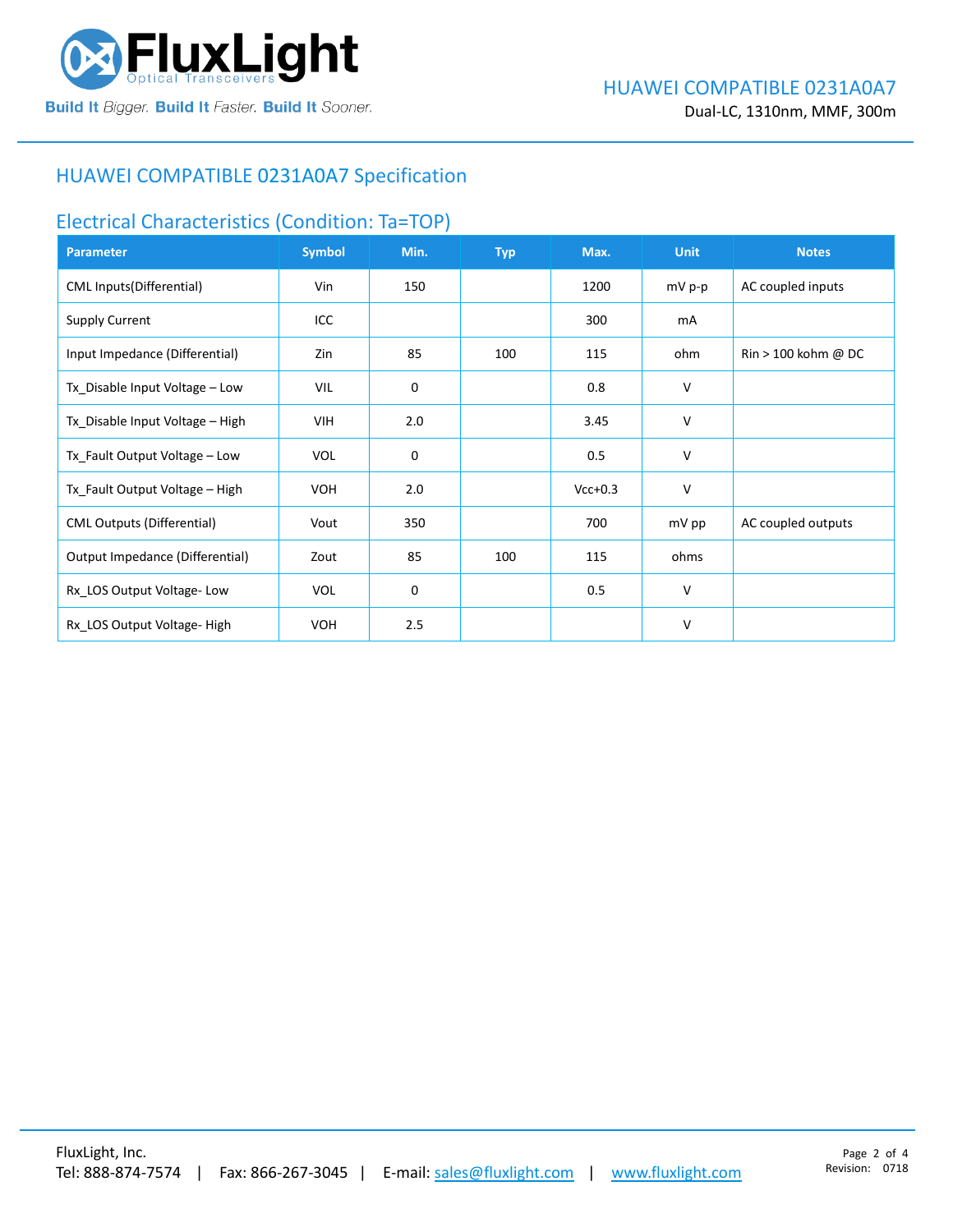

## Optical Characteristics (Condition: Ta=TOP)

| <b>TX</b>                            |         |                             |                          |                          |                          |              |  |
|--------------------------------------|---------|-----------------------------|--------------------------|--------------------------|--------------------------|--------------|--|
| <b>Parameter</b>                     |         | <b>Symbol</b>               | Min                      | <b>Typ</b>               | <b>Max</b>               | Unit         |  |
| Data Rate                            |         |                             | $\blacksquare$           | 10.3                     | $\overline{\phantom{a}}$ | Gb/s         |  |
| 9µm Core Diameter SMF                |         |                             |                          | 10                       |                          | Km           |  |
| Centre wavelength                    |         | $\lambda\mathrm{c}$         | 1270                     | 1310                     | 1355                     | nm           |  |
| Output Spectral Width(-20dB)         |         | Δλ                          | $\blacksquare$           | $\sim$                   | $\mathbf{1}$             | nm           |  |
| Average Output Power                 |         | $\mathsf{P}_{\mathsf{out}}$ | -8                       | $\overline{\phantom{a}}$ | $+0.5$                   | dBm          |  |
| <b>Extinction Ratio</b>              |         | ER                          | 3.5                      | $\sim$                   | $\overline{\phantom{a}}$ | dB           |  |
| Average Power of OFF Transmitter     |         |                             |                          |                          | $-30$                    | dBm          |  |
| Side Mode Suppression Ratio          |         | SMSR                        | 30                       |                          |                          | dB           |  |
| Input Differential Impedance         |         | Zin                         | 90                       | 100                      | 110                      | Ω            |  |
| <b>TX Disable</b>                    | Disable |                             | 2.0                      |                          | $Vcc+0.3$                | $\mathsf{V}$ |  |
|                                      | Enable  |                             | $\mathbf 0$              |                          | 0.8                      |              |  |
| <b>TX Fault</b>                      | Fault   |                             | 2.0                      |                          | $Vcc+0.3$                |              |  |
|                                      | Normal  |                             | $\pmb{0}$                |                          | 0.8                      | $\mathsf{V}$ |  |
| TX Disable Assert Time               |         | $t$ off                     |                          |                          | 10                       | us           |  |
| <b>RX</b>                            |         |                             |                          |                          |                          |              |  |
| <b>Parameter</b>                     |         | <b>Symbol</b>               | <b>Min</b>               | <b>Typ</b>               | <b>Max</b>               | <b>Unit</b>  |  |
| Center Wavelength                    |         | λс                          | 1260                     |                          | 1565                     | nm           |  |
| <b>Receive Sensitivity</b>           |         | ${\sf P}_{\sf in}$          | $\blacksquare$           | $\blacksquare$           | $-14$                    | dBm          |  |
| Maximum Input Power                  |         | $P_{MAX}$                   | $-3$                     | 0                        | $\sim$                   | dBm          |  |
| Signal Detect Threshold-Assertion:   |         | SD <sub>HIGH</sub>          | $\overline{\phantom{a}}$ | $\overline{\phantom{a}}$ | $-15$                    | dBm          |  |
| Signal Detect Threshold-Deassertion: |         | SDLOW                       | $-25$                    | $\overline{\phantom{a}}$ | $\overline{\phantom{a}}$ | dBm          |  |
| <b>Output Differential Impedance</b> |         | Pin                         | 90                       | 100                      | 110                      | $\Omega$     |  |
| Receiver Overload                    |         | Pmax                        | $0.5\,$                  |                          |                          | dBm          |  |
| <b>Optical Return Loss</b>           |         | ORL                         |                          |                          | $-12$                    | dB           |  |
| LOS                                  | High    | 2.0                         |                          |                          | $Vcc+0.3$                | ${\sf V}$    |  |
|                                      | Low     | $\pmb{0}$                   |                          |                          | 0.8                      |              |  |